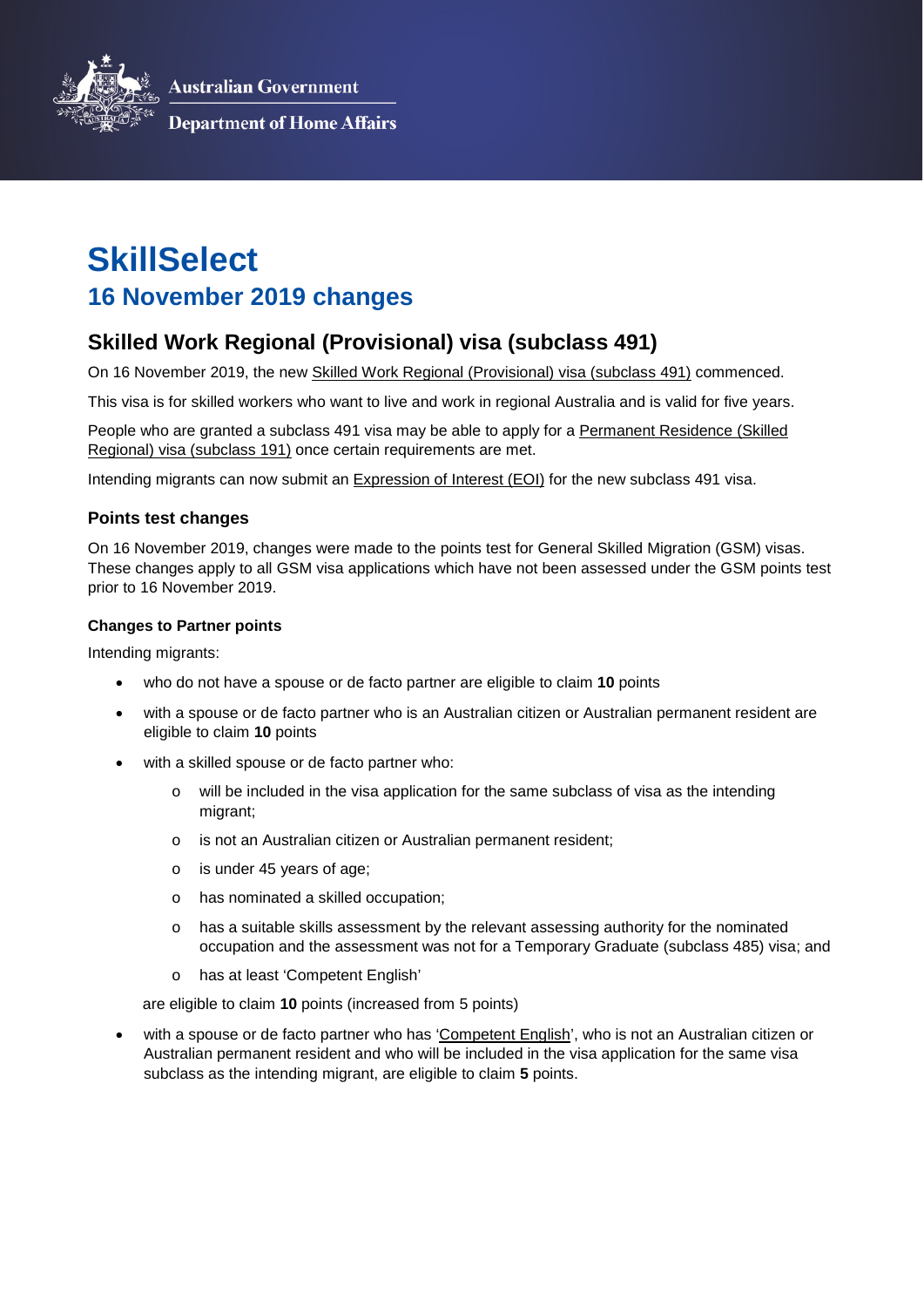### **Other changes to the points test from 16 November 2019**

Intending migrants:

- who claim a [specialist education qualification](https://immi.homeaffairs.gov.au/visas/getting-a-visa/visa-listing/skilled-work-regional-provisional-491/points-table#content-index-5) are eligible to claim **10** points (increased from 5 points)
- who seek visa subclass 491 nomination from a State or Territory government agency or are sponsored by an eligible family member can claim **15** points (previously 10 points).

More information on the points test is available at: [subclass 491 - points-table](https://immi.homeaffairs.gov.au/visas/getting-a-visa/visa-listing/skilled-work-regional-provisional-491/points-table)

#### **New Regional Postcodes**

On 16 November 2019, the Designated Regional Area instrument commenced. The instrument specifies postcodes eligible for points in Regional Study or subclass 491 nomination by a State or Territory government or sponsorship by an eligible family member.

More information is available at: [eligible regional areas](https://immi.homeaffairs.gov.au/visas/working-in-australia/regional-migration/eligible-regional-areas)

# **Regional Study**

Intending migrants who had an EOI in 'submitted' status prior to 16 November 2019, may now be eligible for regional study points because areas regarded as regional have expanded as a result of the new Designated Regional Area definition.

#### **EOIs submitted before 16 November 2019**

SkillSelect will automatically update EOIs in 'submitted' status to attribute any additional points, where required information was held in SkillSelect before 16 November 2019.

This includes cases where an intending migrant indicated in their EOI, they do not have a spouse or de facto partner; or their spouse or de facto partner is an Australian citizen or Australian permanent resident. The date of effect\* **will not** change where points are automatically updated.

Points will also automatically update when claiming skilled partner points and/or a specialist educational qualification. The date of effect **will not** change.

#### **Updating an EOI on or after 16 November 2019**

Where an EOI was submitted before 16 November 2019 and information was not held in SkillSelect at that time, an intending migrant can choose to update their EOI to claim any additional points (as applicable). The date of effect **will** change in these cases.

This includes situations where an intending migrant wants to claim points for a spouse or de facto partner with 'Competent English' only. In this circumstance, an intending migrant can now update their EOI to answer questions on their partner's English language ability. Where additional points are claimed, the date of effect **will** change.

Where an intending migrant chooses to update their EOI to claim points for regional study, because they are now eligible, the EOI date of effect **will** also change. However, if they had submitted an EOI prior to 16 November 2019 and had already claimed points for regional study, the EOI date of effect **will not** change.

#### **EOIs in 'suspended' status**

EOIs which had a 'suspended' status on 16 November 2019, **will not** have any points automatically attributed or updated.

Intending migrants can update EOIs with a 'suspended' status and may be required to answer new questions as a result of changes to the points test. If their points score changes, their EOI date of effect **will** change.